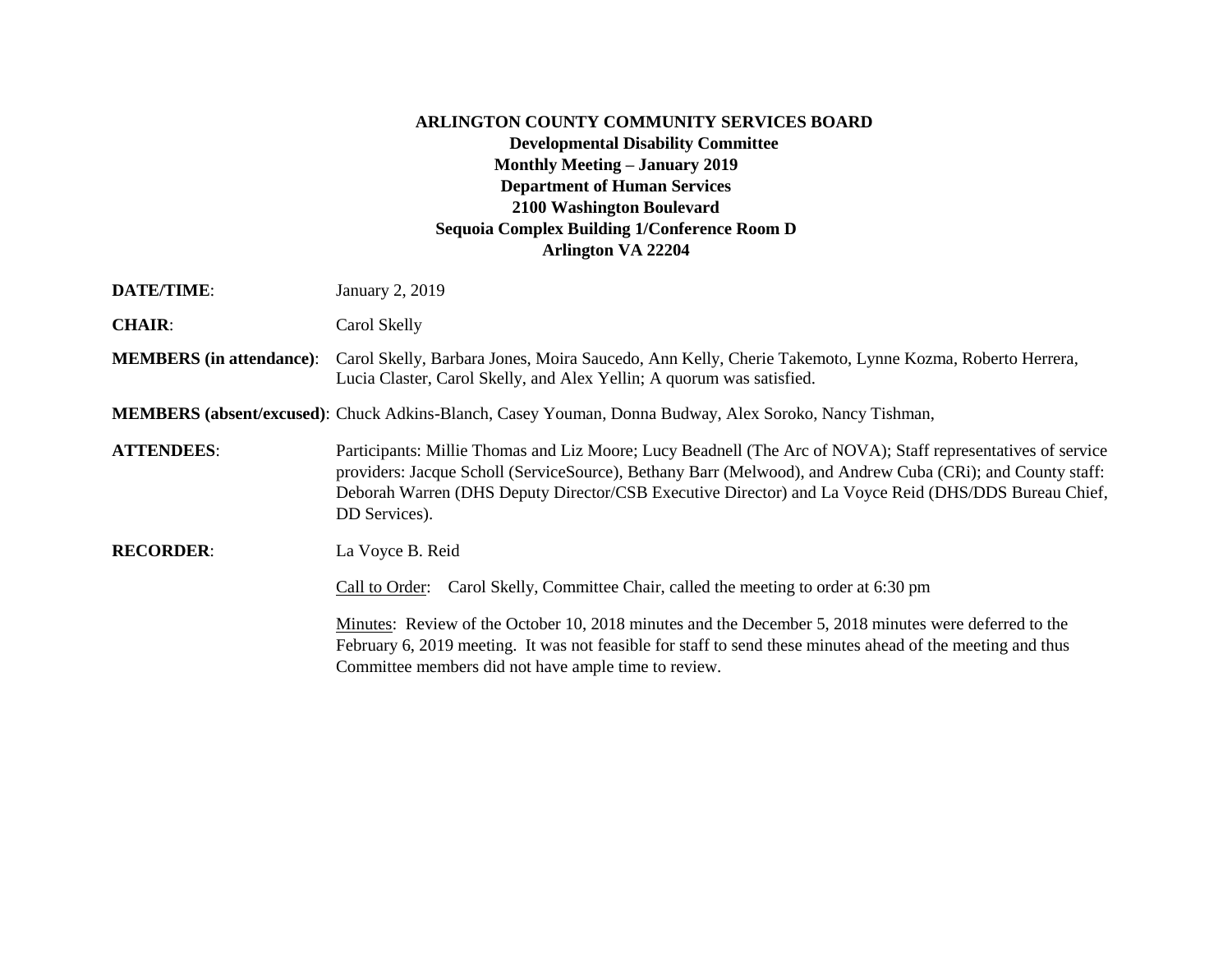| <b>TOPIC</b> | <b>DISCUSSION</b> | <b>RECOMMENDATIONS/</b> | <b>RESPONSIBLE</b> | <b>F/UP</b> |
|--------------|-------------------|-------------------------|--------------------|-------------|
|              |                   | <b>CTION</b><br>AC      | <b>PARTY</b>       | <b>DATE</b> |

| <b>Public</b>                            | No public comments                                                                                                                                                                                                                                                                                                                                                                                                                                                                                                                                                                                                                                                                                          |                                                          |  |
|------------------------------------------|-------------------------------------------------------------------------------------------------------------------------------------------------------------------------------------------------------------------------------------------------------------------------------------------------------------------------------------------------------------------------------------------------------------------------------------------------------------------------------------------------------------------------------------------------------------------------------------------------------------------------------------------------------------------------------------------------------------|----------------------------------------------------------|--|
| <b>Comments</b>                          |                                                                                                                                                                                                                                                                                                                                                                                                                                                                                                                                                                                                                                                                                                             |                                                          |  |
| The Arc of<br><b>NOVA</b>                | Ms. Lucy Beadnell distributed and reviewed a handout<br>entitled, "The Arc of Northern Virginia's January 2019<br>Legislative Update" (Attached)<br>Highlights included:<br>Advocacy days in Richmond on January $23rd$ (car<br>pool day), January 30 <sup>th</sup> (chartered bus), and<br>February 14 <sup>th</sup> (carpool)<br>Related to General Assembly and the Governor's<br>budget, Town Hall meetings will continue<br>through February<br>Region Wide Budget meeting on the morning of<br>January 3rd in Fairfax County (Government<br>Center<br>Lucy Beadnell also distributed a handout entitled, "2019<br>Legislative Priorities" (Attached)<br>Refer to the attached (Arc) handouts for more | L. Kozma and C. Skelly will<br>attend the Budget meeting |  |
|                                          | information.                                                                                                                                                                                                                                                                                                                                                                                                                                                                                                                                                                                                                                                                                                |                                                          |  |
| <b>Employment</b><br><b>Conversation</b> | C. Skelly presented a brief recap of data from the staff's<br>2017 employment study. Specifically, she shared data<br>that reflected the "then" current status of day support,<br>employment (group and individual), meaningful day, and<br>employed with no supports. C. Skelly also shared data<br>for individuals interested in employment opportunities,<br>namely for those in day support or employment located<br>outside the County. A copy of the handout shared by C.<br>Skelly is attached to the January minutes.                                                                                                                                                                               |                                                          |  |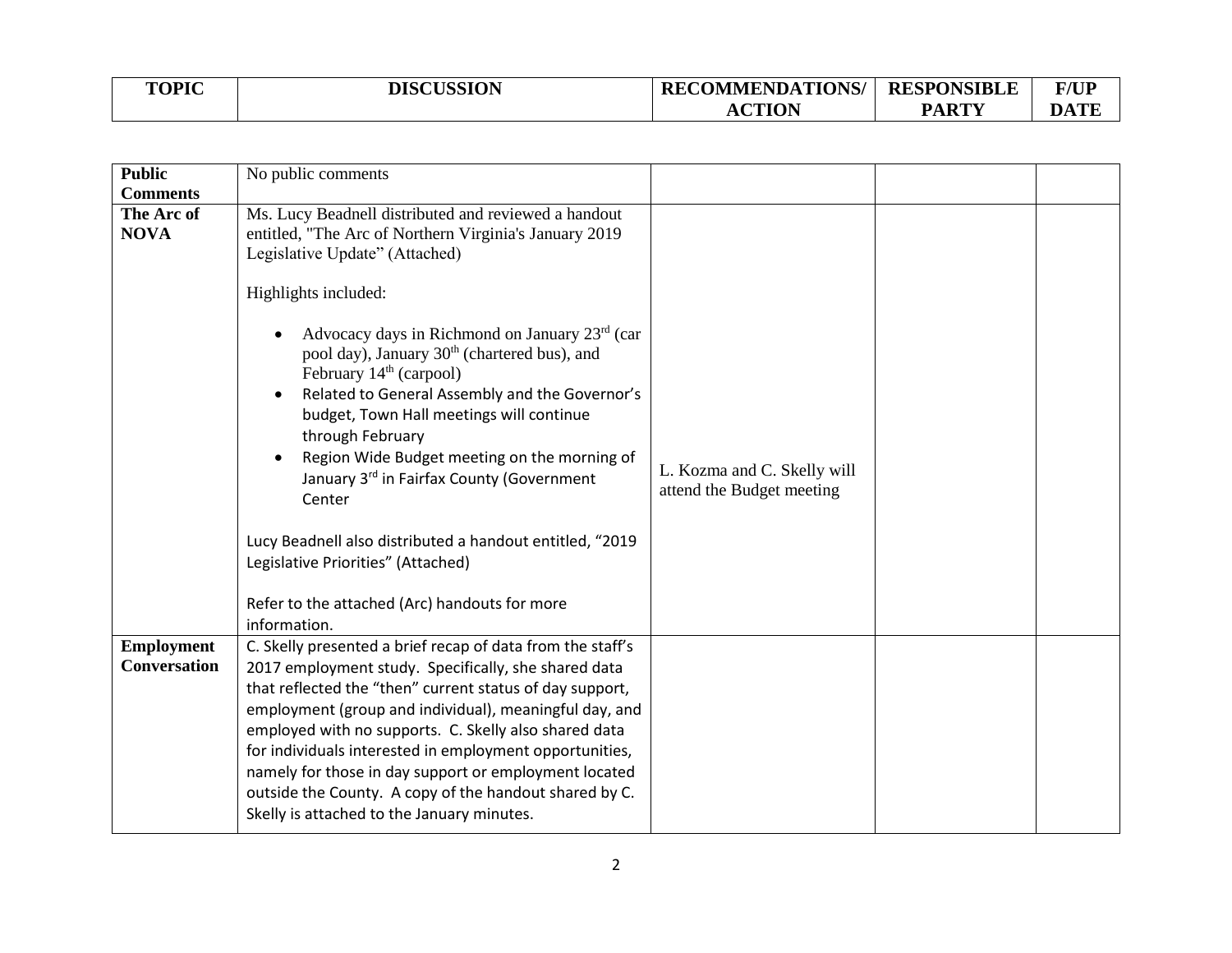| <b>TOPIC</b> | <b>DISCUSSION</b> | <b>RECOMMENDATIONS/</b> | <b>RESPONSIBLE</b> | <b>F/UP</b> |
|--------------|-------------------|-------------------------|--------------------|-------------|
|              |                   | <b>CTION</b><br>AU      | <b>PARTY</b>       | m<br>DА     |

| L. Reid reported out on six questions for which she was<br>previously asked to address by the Committee Chair, C.<br>Skelly:                                                                                                                                                                                                                                                                                                                                                                                   |  |  |
|----------------------------------------------------------------------------------------------------------------------------------------------------------------------------------------------------------------------------------------------------------------------------------------------------------------------------------------------------------------------------------------------------------------------------------------------------------------------------------------------------------------|--|--|
| 1. Status of (25) individuals who reported (in 2017) that<br>they wanted to work:<br>19 individuals - status is unchanged<br>$\bullet$<br>Three (3) individuals - moved into employment:<br>two (2) with individual supported employment<br>(ISE) and one (1) with group supported<br>employment (GSE). One of the two individuals<br>that moved into employment using ISE supports<br>was unable to sustain his employment. (He<br>continues to be unemployed, but is receiving job<br>development supports.) |  |  |
| 2. Number of people currently (as of Dec. 31,<br>2018/close of Quarter 2) working with supports:<br>$GSE - 36$<br>$ISE - 19$<br>Job Development-5<br>Competitive Integrated Employment - 23*<br>3. Projected costs for FY19 graduates and likely offsets<br>from new DD Waivers:                                                                                                                                                                                                                               |  |  |
| L. Reid shared that at this time staff (DDS and APS) are<br>still determining transition plans for each of the (11)<br>graduates and thus our Administrative Officer (AO) has<br>not yet determined actual costs. L. Reid also shared that<br>of the 16 <sup>**</sup> newly assigned DD Waivers, nine went to                                                                                                                                                                                                  |  |  |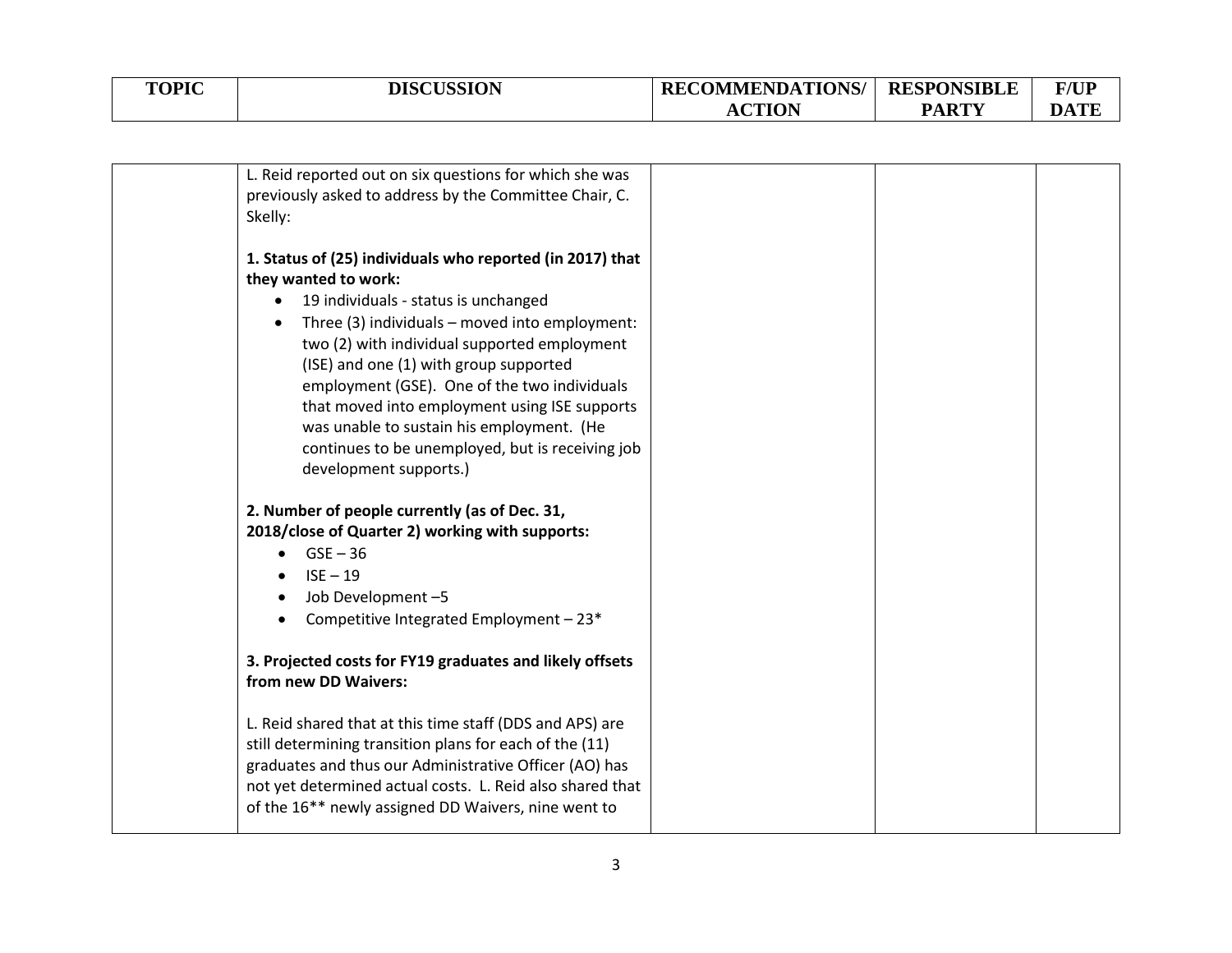| <b>TOPIC</b> | <b>DISCUSSION</b> | <b>RECOMMENDATIONS/</b> | <b>RESPONSIBLE</b> | <b>F/UP</b> |
|--------------|-------------------|-------------------------|--------------------|-------------|
|              |                   | <b>CTION</b><br>AС      | <b>PARTY</b>       | m<br>DА     |

| individuals currently receiving locally funded services, so |  |  |
|-------------------------------------------------------------|--|--|
| this will greatly offset costs going into FY20.             |  |  |
|                                                             |  |  |
| 4. Discuss whether or not the Northern Virginia (NOVA)      |  |  |
| region is willing to pursue adding Customized               |  |  |
| Employment as a service under the regional                  |  |  |
| "Habilitation and Employment Agreement."                    |  |  |
|                                                             |  |  |
| L. Reid shared that this was discussed at the November      |  |  |
| meeting of the Regional Management Group, which is          |  |  |
| comprised of the regional CSB Executive Directors. The      |  |  |
| item was not fully discussed, but will be on the extended   |  |  |
|                                                             |  |  |
| agenda of its February agenda (all of which will be DD-     |  |  |
| focused).                                                   |  |  |
| 5. How much would it cost to add Customized                 |  |  |
|                                                             |  |  |
| Employment to cover the 2019 (FY19) graduates:              |  |  |
|                                                             |  |  |
| L. Reid shared that there are two unknown variables for     |  |  |
| obtaining this information: (1) number of graduates that    |  |  |
| would be interested in Customized Employment and for        |  |  |
| which tis would be an appropriate service and (2) a rate    |  |  |
| of reimbursement, which is yet to be determined as the      |  |  |
| services has not be added to the regional agreement.        |  |  |
|                                                             |  |  |
| 6. Whether or not the County can set up a contract for      |  |  |
| cleaning (Woodmont, Dawson Terrace, and other sites         |  |  |
| under the cleaning enclave) to replace the current          |  |  |
| MVLE enclave in an effort to meet requirements for          |  |  |
| competitive integrated employment:                          |  |  |
|                                                             |  |  |
|                                                             |  |  |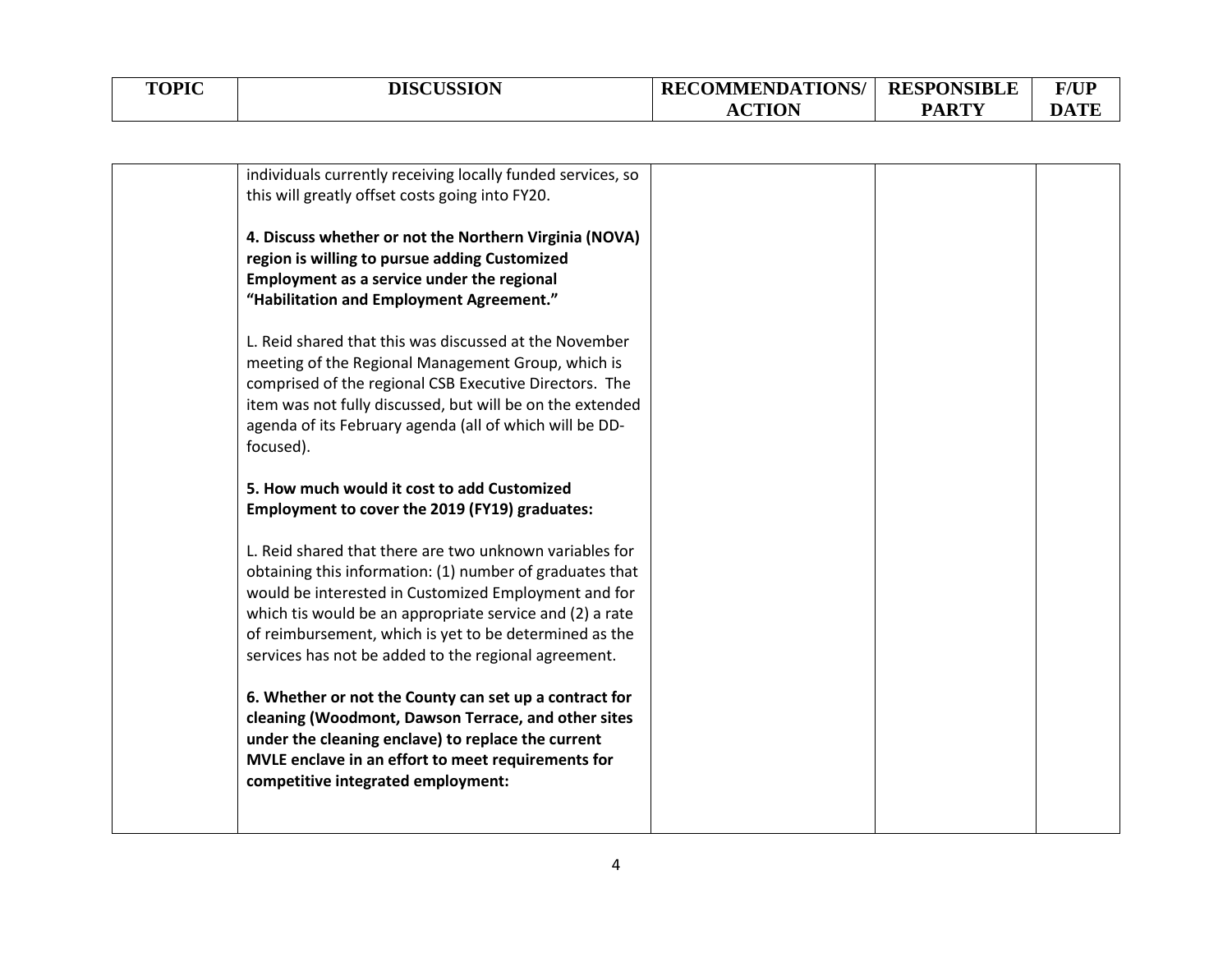| <b>TOPIC</b> | <b>DISCUSSION</b> | <b>RECOMMENDATIONS/</b> | <b>RESPONSIBLE</b> | <b>F/UP</b> |
|--------------|-------------------|-------------------------|--------------------|-------------|
|              |                   | <b>ACTION</b>           | <b>PARTY</b>       | DATE        |

|                                               | L. Reid agreed to explore this<br>L. Reid shared that this would have to go through<br>further with the AO for Aging<br>Purchasing and possibility through the County Attorney's<br>and Disability Services.<br>Office (CAO) if the premise is to give special<br>consideration to individuals with developmental<br>disabilities.                                                                                                                                                                                                                                                                                    |  |
|-----------------------------------------------|-----------------------------------------------------------------------------------------------------------------------------------------------------------------------------------------------------------------------------------------------------------------------------------------------------------------------------------------------------------------------------------------------------------------------------------------------------------------------------------------------------------------------------------------------------------------------------------------------------------------------|--|
| <b>Staff Updates:</b>                         | None                                                                                                                                                                                                                                                                                                                                                                                                                                                                                                                                                                                                                  |  |
| <b>Committee</b><br>Chair<br><b>Update(s)</b> | Talking Points for the January 3, 2019 State<br>It was discussed that L.<br>1.<br>Hearings $-$ C. Skelly passed out a handout<br>Kozma, C. Skelly, and C.<br>entitled, "Suggested Talking Points for State<br>Takemoto will attend the<br>Hearings, Jan. 3, 2019" (Attached).<br>public hearing and read the<br>talking points and answer<br>related questions.                                                                                                                                                                                                                                                       |  |
|                                               | 2. CSB Budget priorities $-C$ . Skelly shared a<br>The Committee supported<br>handout entitled, "DRAFT CSB Budget<br>continued advocacy for<br>Priorities 1/2/2019" (Attached). She further<br><b>Customized Employment</b><br>highlighted that the CSB has five budget<br>priorities, one of which pertains to DD Services.<br>Specifically, the priorities include advocating for<br>Customized Employment as a service for<br>(FY21). C. Skelly raised the question of whether<br>or not the Committee wanted to continue to<br>move forward with its advocacy for bringing<br>Customized Employment to Arlington. |  |
|                                               | C. Skelly briefly discussed a new Fairfax County<br>C. Skelly proposed inviting<br>3.<br>initiative called, "WIN" and passed out a<br>representatives from Fairfax<br>handout entitled, "Welcoming Inclusion Network<br>County to talk about the WIN<br>(WIN): Summary of Recommendations, Options,<br>and related employment<br>and Cost Methodology. She shared that WIN has<br>initiatives. The Committee<br>been underway in Fairfax for over a year, but<br>unanimously agreed to<br>they recently put forth some broader                                                                                        |  |